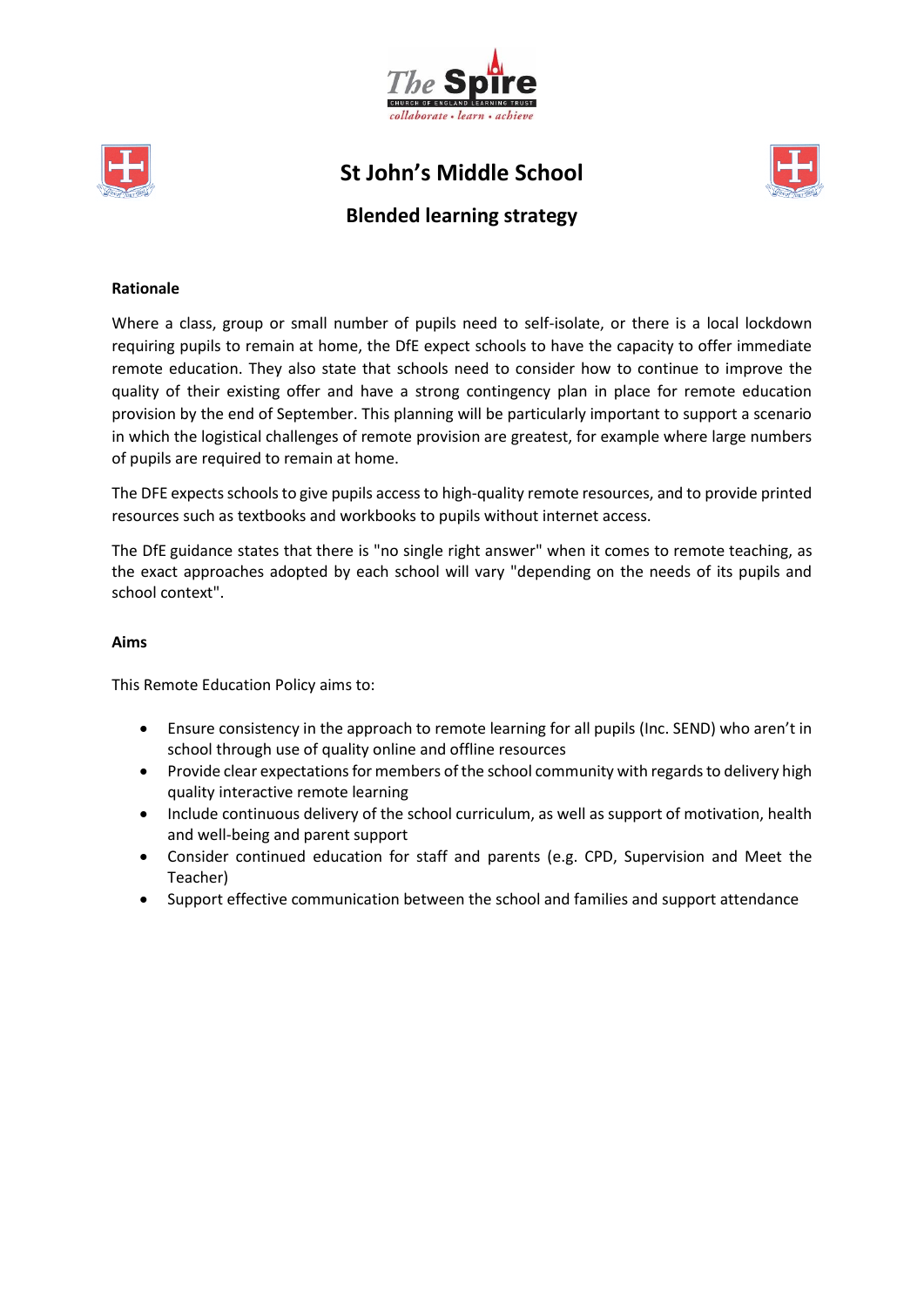## **Our remote education offer – Pupil scenarios**

| <b>Scenario</b>                           | Our remote education offer                                                                                                                                                                                                                                                                                                                                                                                                     |
|-------------------------------------------|--------------------------------------------------------------------------------------------------------------------------------------------------------------------------------------------------------------------------------------------------------------------------------------------------------------------------------------------------------------------------------------------------------------------------------|
|                                           |                                                                                                                                                                                                                                                                                                                                                                                                                                |
| Tier 1<br>Individual pupil self-isolation | Form tutors will epraise or telephone these pupils for a welfare<br>check.                                                                                                                                                                                                                                                                                                                                                     |
|                                           | Teachers will set work via epraise for these pupils in line with<br>the planned curriculum to minimise gaps in knowledge,<br>ensuring sequences of learning are appropriate to facilitate<br>knowledge, skills and understanding upon their return.                                                                                                                                                                            |
|                                           | Pupils should receive quality feedback on their submissions<br>addressing any misconceptions as necessary.                                                                                                                                                                                                                                                                                                                     |
|                                           | Pupils will be encouraged to epraise staff individual subject<br>staff with any queries regarding the work set.                                                                                                                                                                                                                                                                                                                |
| Tier <sub>2</sub><br>Year group closure   | Year groups within school will continue to follow their normal<br>timetable.                                                                                                                                                                                                                                                                                                                                                   |
|                                           | Pupils in year group/groups that are self-isolating will follow an<br>adapted timetable where lessons will be taught remotely via<br>zoom. Resources and work will be distributed and collected in<br>for marking via epraise.                                                                                                                                                                                                 |
| Tier <sub>3</sub><br>Whole school closure | Pupils will follow their usual timetable of lessons. English,<br>Maths, Science, History, Geography, Religious Education, PSCHE<br>and French will be taught remotely via zoom. Zoom links will be<br>sent out via Epraise by their subject teachers. Work will be set<br>for all other subjects within the planner section of Epraise.<br>Resources and work will be distributed and collected in for<br>marking via Epraise. |
|                                           | Critical worker children and vulnerable pupils will follow their<br>normal timetable in school and be taught by their usual<br>teachers. Teachers will deliver Zoom lessons to pupils at home<br>whilst simultaneously delivering the same content to critical<br>worker children and vulnerable pupils physically in their lesson.                                                                                            |
|                                           |                                                                                                                                                                                                                                                                                                                                                                                                                                |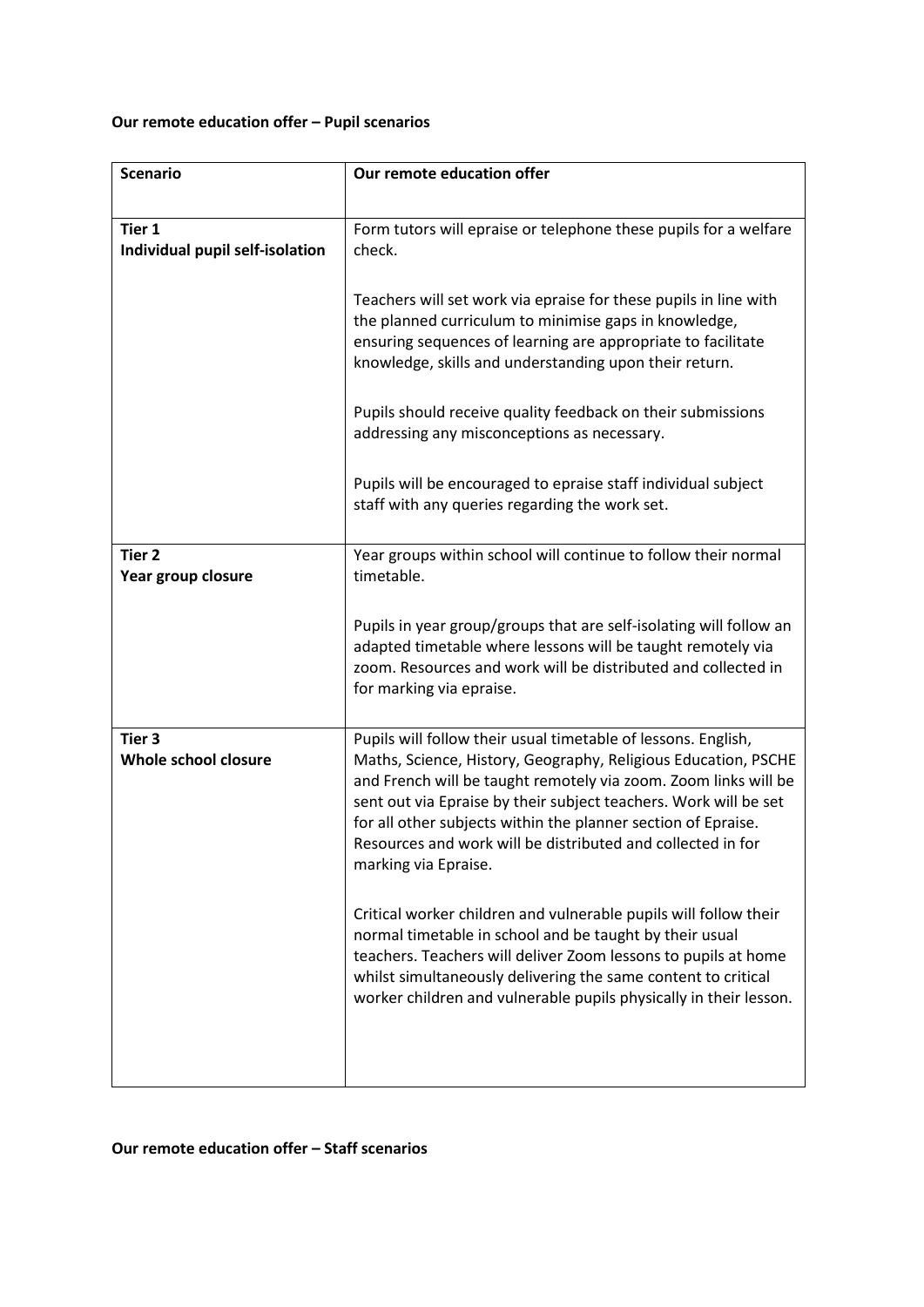| <b>Scenario</b>                                                                                                                                                                                                                    | Our remote education offer for<br>pupils in school                                                                                                                                                                                                                                                                                                                                                                                                                                                      | Our remote education offer for<br>pupils self-isolating without<br>symptoms                                                                                                                                                                                                                                                                                                                                                                                                |
|------------------------------------------------------------------------------------------------------------------------------------------------------------------------------------------------------------------------------------|---------------------------------------------------------------------------------------------------------------------------------------------------------------------------------------------------------------------------------------------------------------------------------------------------------------------------------------------------------------------------------------------------------------------------------------------------------------------------------------------------------|----------------------------------------------------------------------------------------------------------------------------------------------------------------------------------------------------------------------------------------------------------------------------------------------------------------------------------------------------------------------------------------------------------------------------------------------------------------------------|
| <b>Member of staff</b><br>isolating with Covid<br>symptoms                                                                                                                                                                         | Member of staff would ring in sick in<br>accordance with the sickness policy.<br>All lessons in school taught by cover<br>supervisor/ supply teacher.                                                                                                                                                                                                                                                                                                                                                   | All Zoom lessons and individually<br>set teaching activities (for those<br>children who are self-isolating<br>whilst the remainder of their<br>year group are still being taught<br>in school) would be cancelled. A<br>notification would be sent out to<br>relevant year group parents via<br>Parentmail, informing them of<br>the staff's absence by EK/JM.                                                                                                             |
| <b>Member of staff</b><br>isolating without<br><b>Covid symptoms</b><br>(member of<br>immediate family<br>with Covid symptoms<br>or has been in direct<br>contact with<br>someone who has a<br>positive diagnosis for<br>Covid-19) | Member of staff would ring in to<br>report absence.<br>All lessons in school to be delivered<br>by cover supervisor/ supply teacher<br>with self-isolating member of staff<br>Zooming in to support the delivery of<br>the lesson and provide direction on<br>expected standards.<br>It is expected that the member of<br>staff at home Zooms in for no less<br>than 25 minutes of the lesson. The<br>isolating member of staff is required<br>to plan the sequence of lessons<br>during their absence. | Teachers will continue to set<br>work for individuals isolating<br>pupils via epraise in line with the<br>planned curriculum to minimise<br>gaps in knowledge, ensuring<br>sequences of learning are<br>appropriate to facilitate<br>knowledge, skills and<br>understanding upon their<br>return.<br>When one or more year group is<br>isolating, teachers will continue<br>to follow an adapted timetable<br>where lessons will be taught<br>remotely via zoom. Resources |
|                                                                                                                                                                                                                                    |                                                                                                                                                                                                                                                                                                                                                                                                                                                                                                         | and work will be distributed and<br>collected in for marking via<br>epraise.                                                                                                                                                                                                                                                                                                                                                                                               |

## **Monitoring work set and Zoom delivery**

Staff will be required to save Zoom lessons to the cloud or hard drive for safeguarding purposes. These recordings will be sampled by Heads of department and SLT to ensure delivery meets our curriculum intent and standards for implementation. SLT will also sample a range of lessons by Zooming in and observing part of the lesson for quality assurance purposes.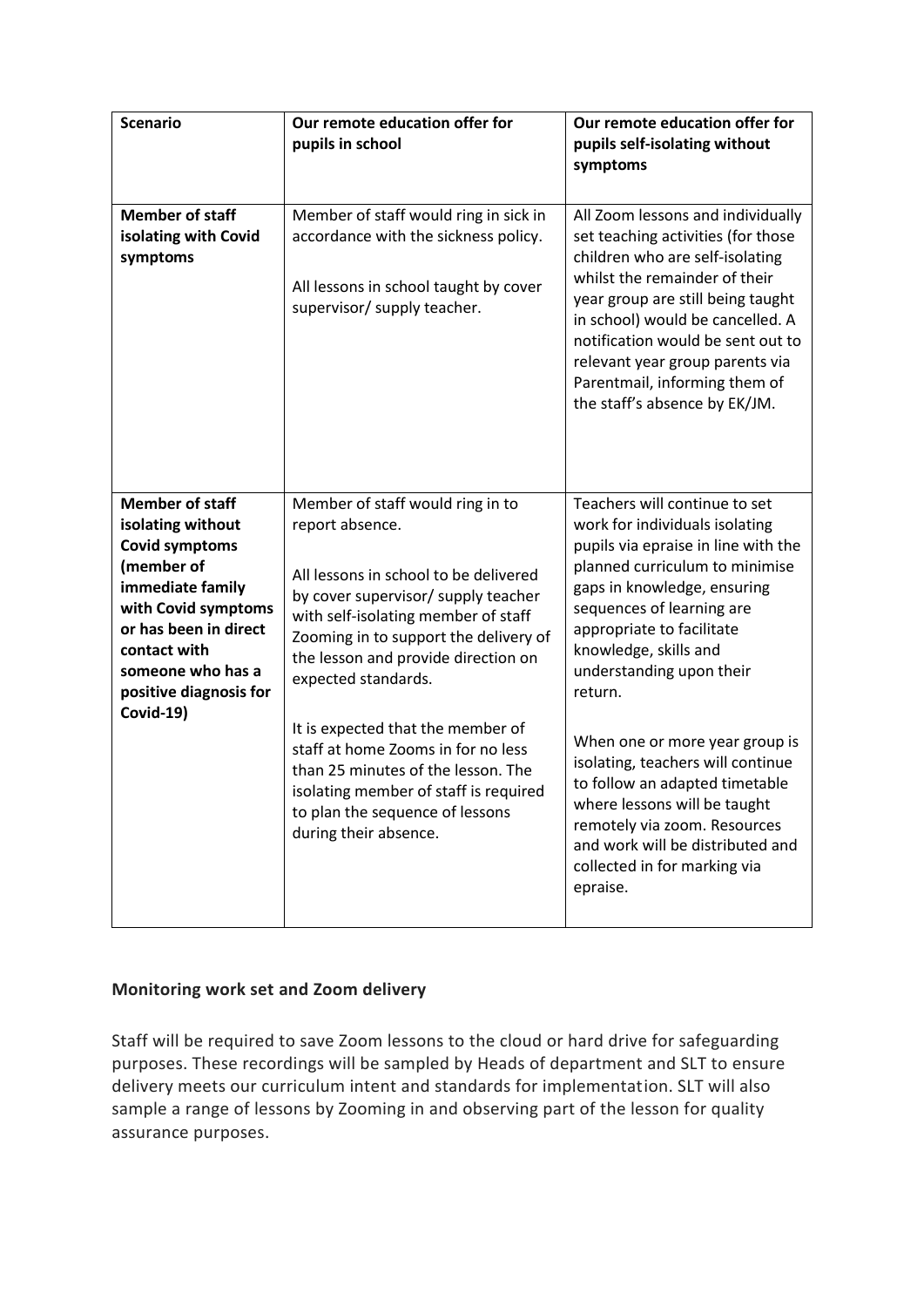Work set via epraise will be sampled by Heads of department who will offer feedback where standards fall below our minimum expectations.

## **Points for consideration when embedding remote learning practices**

- Take a pragmatic approach to covering the curriculum, prioritising important concepts and particular groups of pupils where necessary. Teachers might decide to postpone particularly tricky concepts until a later stage, although the flexibility to alter the sequence will depend on the nature of the subject.
- Take a phased approach to curriculum content when familiarising teachers and pupils with new ways of working. Some schools are postponing the introduction of new curriculum content until remote education practices are better embedded. They're spending the first few weeks reinforcing long-term memory by consolidating topics and concepts already taught. But many schools are finding that consolidation does not have to mean repeating old lessons.
- Create educational resources in a range of formats so that they are accessible to all, reducing the risk of pupils being left behind. Pupils are more likely to have access to mobile phones than laptops or computers, so using formats (like PDFs) that can be viewed on mobile devices can improve access to resources. Other schools have identified teaching resources that can be easily printed and posted.
- Ensure remote learning practices are inclusive by researching accessibility features when planning and designing lessons. Many educational platforms that are commonly used include a wide range of free accessibility features. For example, voice-to-text and text-to-speech conversion or different viewing formats to support pupils with dyslexia and other special educational needs.
- Identify any teachers and pupils who may need additional help in making the best use of technology and tools, and think about how to address gaps in their capability and increase their confidence. Not all teachers, parents and pupils will feel confident using technology to support remote education. Some schools have provided training or peer-to-peer support to teachers and pupils.
- Provide pupils with different ways of explaining concepts or identify any likely misconceptions in advance. Teachers will have a good understanding of what effective teaching practice looks like in a classroom setting, but these same practices will often be more difficult to maintain when teaching remotely.
- Build formative assessment and feedback into teaching approaches through a mixture of quizzes, digital tools and modelling of good answers. These will help teachers to understand how pupils are achieving.
- Allow a variety of remote education practices across your school. In primary schools, for example, pupils will need more support from parents, and extended periods of